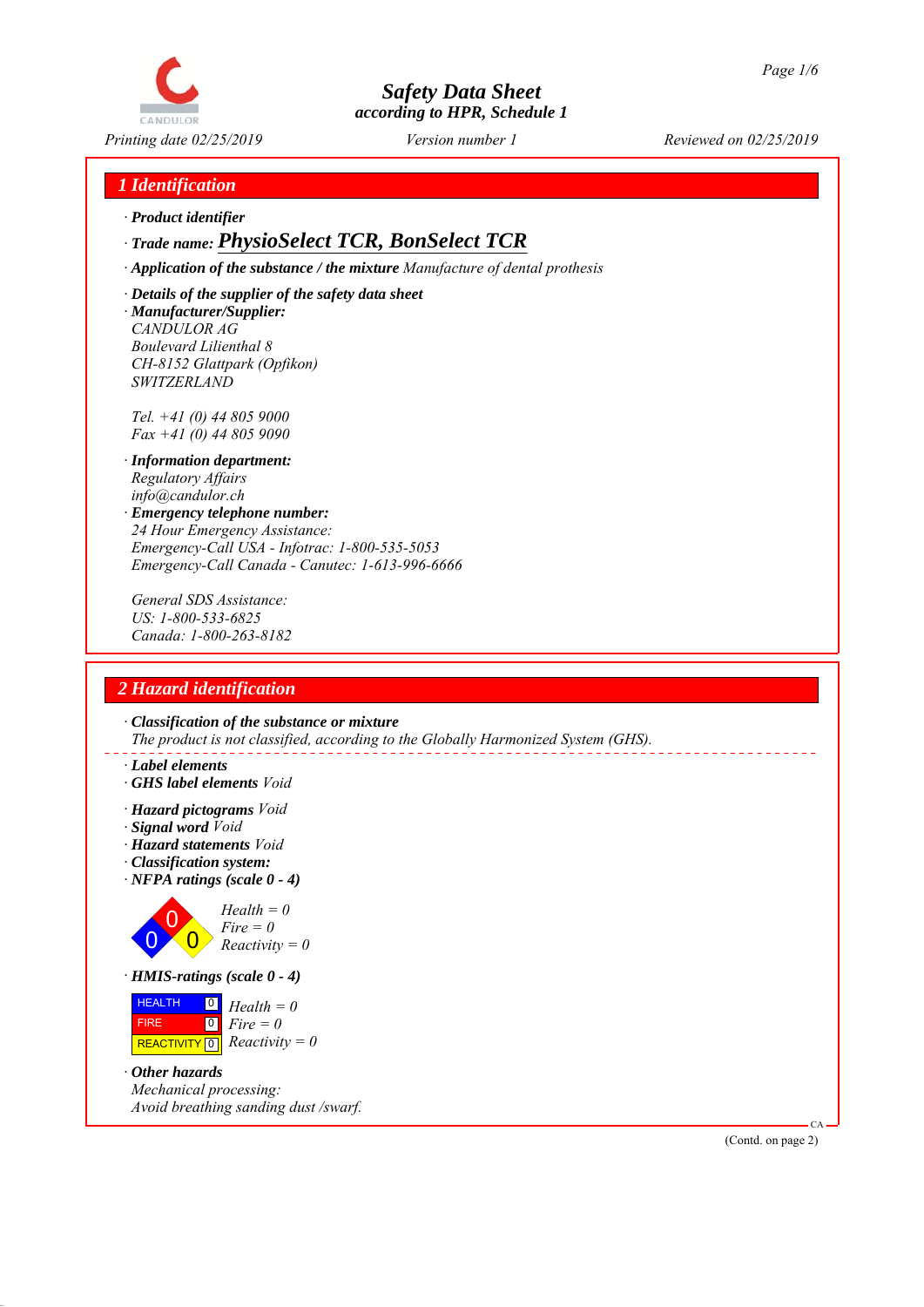*Printing date 02/25/2019 Reviewed on 02/25/2019 Version number 1*

# *Trade name: PhysioSelect TCR, BonSelect TCR*

(Contd. of page 1)

### *3 Composition/Information on ingredients*

*∙ Chemical characterization: Mixtures*

*∙ Description: Resin teeth based on methacrylates*

*∙ Dangerous components: Void*

## *4 First aid measures*

- *∙ Description of first aid measures*
- *∙ General information: No special measures required.*
- *∙ After inhalation:*
- *Grinding dust: Supply fresh air; consult doctor in case of complaints.*
- *In case of unconsciousness place patient stably in side position for transportation.*

*∙ After skin contact: Generally the product does not irritate the skin.*

- *∙ After eye contact:*
- *Rinse opened eye for several minutes under running water. Then consult a doctor.*
- *Mechanical effects only. ∙ After swallowing: Seek medical treatment.*
- *∙ Information for doctor:*
- *∙ Most important symptoms and effects, both acute and delayed No further relevant information available.*
- *∙ Indication of any immediate medical attention and special treatment needed*
- *No further relevant information available.*

# *5 Firefighting measures*

- *∙ Extinguishing media*
- *∙ Suitable extinguishing agents:*
- *CO2, extinguishing powder or water spray. Fight larger fires with water spray or alcohol resistant foam.*
- *∙ Special hazards arising from the substance or mixture No further relevant information available.*
- *∙ Advice for firefighters*
- *∙ Protective equipment: No special measures required.*

# *6 Accidental release measures*

- *∙ Personal precautions, protective equipment and emergency procedures Not required.*
- *∙ Environmental precautions: No special measures required.*
- *∙ Methods and material for containment and cleaning up: Pick up mechanically.*
- *∙ Reference to other sections*

*No dangerous substances are released.*

*See Section 7 for information on safe handling.*

*See Section 8 for information on personal protection equipment.*

*See Section 13 for disposal information.*

# *7 Handling and storage*

*∙ Handling:*

- *∙ Precautions for safe handling*
- *Only adequately trained personnel should handle this product.*
- *For use in dentistry only.*

*∙ Information about protection against explosions and fires: No special measures required.*

(Contd. on page 3)

CA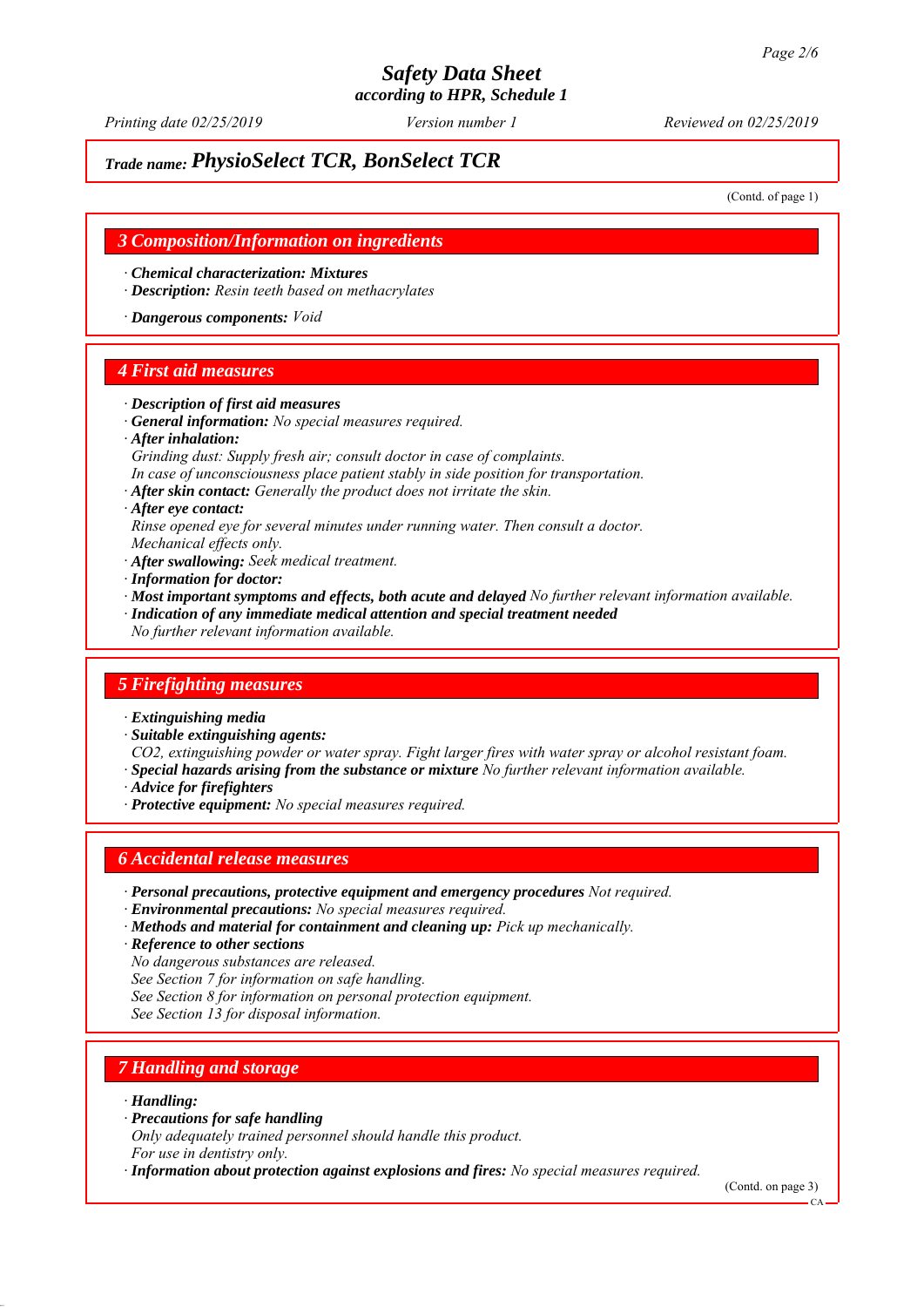*Printing date 02/25/2019 Reviewed on 02/25/2019 Version number 1*

# *Trade name: PhysioSelect TCR, BonSelect TCR*

(Contd. of page 2)

- *∙ Conditions for safe storage, including any incompatibilities*
- *∙ Storage:*
- *∙ Requirements to be met by storerooms and receptacles: No special requirements.*
- *∙ Information about storage in one common storage facility: Not required.*
- *∙ Further information about storage conditions: None.*
- *∙ Specific end use(s) No further relevant information available.*

#### *8 Exposure controls/ Personal protection*

*∙ Additional information about design of technical systems: No further data; see item 7.*

- *∙ Control parameters*
- *∙ Components with limit values that require monitoring at the workplace:*

*The product does not contain any relevant quantities of materials with critical values that have to be monitored at the workplace.*

*∙ Additional information: The lists that were valid during the creation were used as basis.*

- *∙ Exposure controls*
- *∙ Personal protective equipment:*
- *∙ General protective and hygienic measures:*

*Usual hygienic measures for dental practice and dental laboratories.*

*∙ Breathing equipment: Use respiratory protective device against the effects of dust.*

*∙ Protection of hands:*

*The glove material has to be impermeable and resistant to the product/ the substance/ the preparation. Due to missing tests no recommendation to the glove material can be given for the product/ the preparation/ the chemical mixture.*

*Selection of the glove material on consideration of the penetration times, rates of diffusion and the degradation*

*∙ Material of gloves*

*The selection of the suitable gloves does not only depend on the material, but also on further marks of quality and varies from manufacturer to manufacturer. As the product is a preparation of several substances, the resistance of the glove material can not be calculated in advance and has therefore to be checked prior to the application.*

*∙ Penetration time of glove material*

*The exact break through time has to be found out by the manufacturer of the protective gloves and has to be observed.*

*∙ Eye protection:*

*Always wear safety goggles during mechanical processing (grinding, sawing /cutting, drilling, milling).*

| · Information on basic physical and chemical properties<br><b>General Information</b> |                                    |  |
|---------------------------------------------------------------------------------------|------------------------------------|--|
| $\cdot$ Appearance:<br>Form:                                                          | Solid                              |  |
| Color:                                                                                | According to product specification |  |
| $\cdot$ Odor:                                                                         | <i><u><b>Odorless</b></u></i>      |  |
| · Odor threshold:                                                                     | Not determined.                    |  |
| $\cdot$ pH-value:                                                                     | Not applicable.                    |  |
| $\cdot$ Change in condition                                                           |                                    |  |
| <b>Melting point/Melting range:</b>                                                   | Undetermined.                      |  |
| <b>Boiling point/Boiling range:</b>                                                   | Undetermined.                      |  |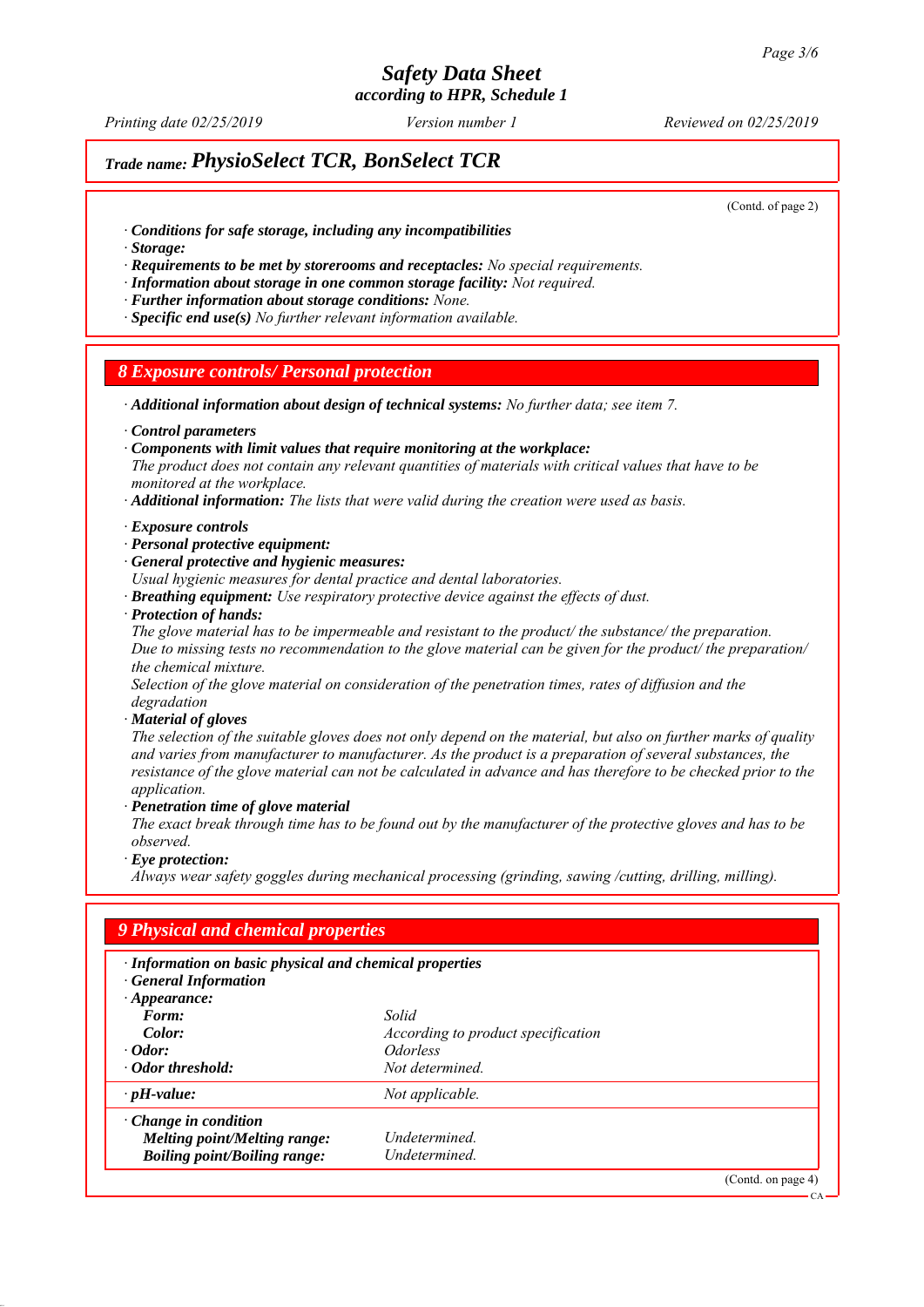*Printing date 02/25/2019 Reviewed on 02/25/2019 Version number 1*

# *Trade name: PhysioSelect TCR, BonSelect TCR*

|                                                            | (Contd. of page 3)                            |  |
|------------------------------------------------------------|-----------------------------------------------|--|
| · Flash point:                                             | Not applicable.                               |  |
| · Flammability (solid, gaseous):                           | Not determined.                               |  |
| $\cdot$ Auto igniting:                                     | Product is not selfigniting.                  |  |
| Danger of explosion:                                       | Product does not present an explosion hazard. |  |
| · Explosion limits:                                        |                                               |  |
| Lower:                                                     | Not determined.                               |  |
| <b>Upper:</b>                                              | Not determined.                               |  |
| · Vapor pressure:                                          | Not applicable.                               |  |
| $\cdot$ Density:                                           | Not determined                                |  |
| $\cdot$ Relative density                                   | Not determined.                               |  |
| · Vapor density                                            | Not applicable.                               |  |
| $\cdot$ Evaporation rate                                   | Not applicable.                               |  |
| · Solubility in / Miscibility with                         |                                               |  |
| Water:                                                     | Insoluble.                                    |  |
| · Partition coefficient (n-octanol/water): Not determined. |                                               |  |
| · Viscosity:                                               |                                               |  |
| Dynamic:                                                   | Not applicable.                               |  |
| Kinematic:                                                 | Not applicable.                               |  |
| · Solvent content:                                         |                                               |  |
| <b>Solids</b> content:                                     | 100.0%                                        |  |
| $\cdot$ Other information                                  | No further relevant information available.    |  |

# *10 Stability and reactivity*

*∙ Reactivity No further relevant information available.*

- *∙ Chemical stability Stable under normal handling and storage conditions.*
- *∙ Thermal decomposition / conditions to be avoided: No decomposition if used according to specifications.*
- *∙ Possibility of hazardous reactions No dangerous reactions known.*
- *∙ Conditions to avoid No further relevant information available.*
- *∙ Incompatible materials: No further relevant information available.*
- *∙ Hazardous decomposition products: None under normal conditions of storage and use.*

## *11 Toxicological information*

*∙ Information on toxicological effects*

- *∙ Acute toxicity:*
- *∙ on the skin: No irritant effect.*
- *∙ on the eye: No irritating effect.*
- *∙ Sensitization: No sensitizing effects known.*
- *∙ Additional toxicological information: No further relevant information available.*

*∙ Carcinogenic categories*

*∙ NTP (National Toxicology Program)*

*None of the ingredients is listed.*

(Contd. on page 5)

CA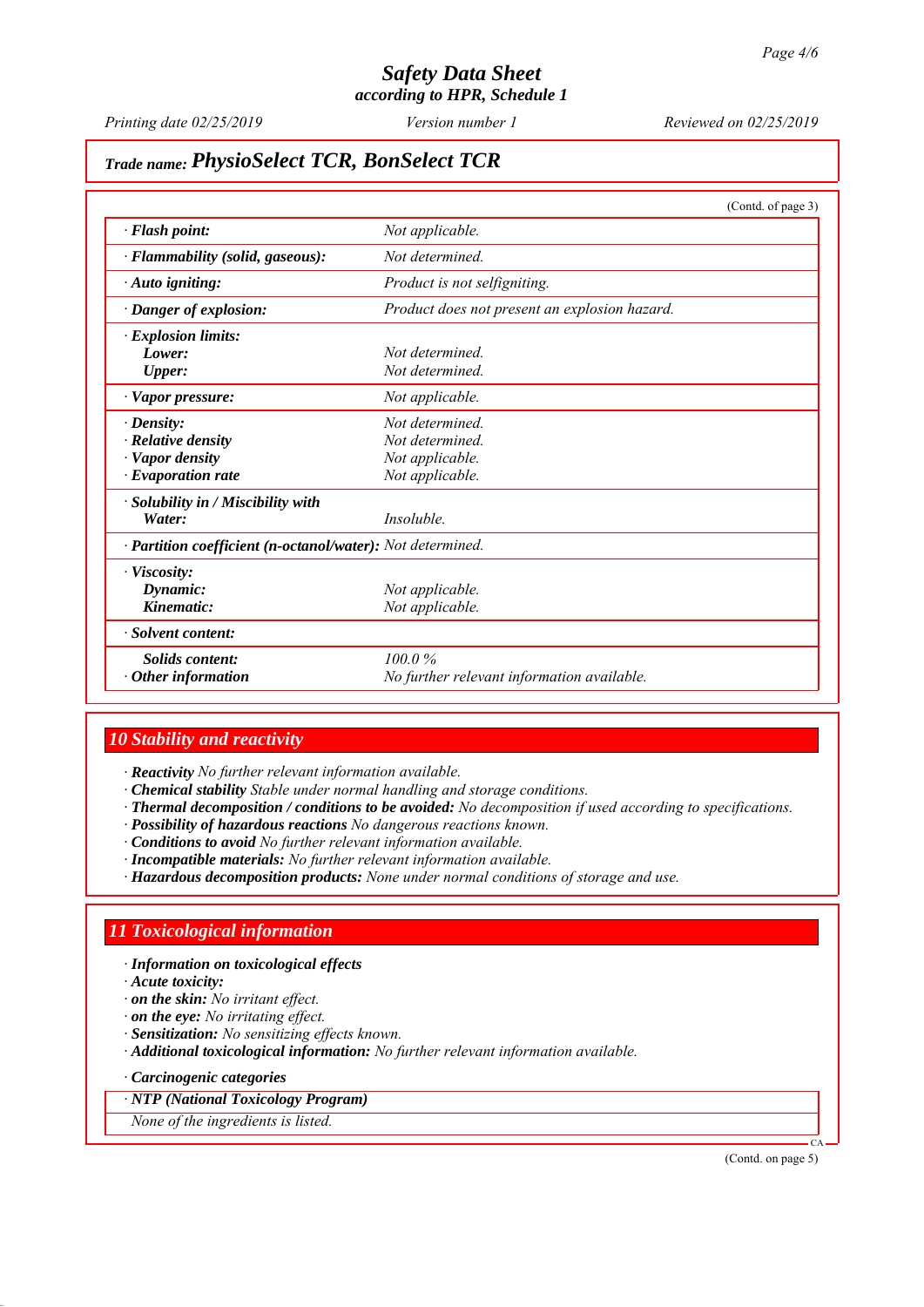*Printing date 02/25/2019 Reviewed on 02/25/2019 Version number 1*

# *Trade name: PhysioSelect TCR, BonSelect TCR*

(Contd. of page 4)

# *12 Ecological information*

*∙ Toxicity*

*∙ Aquatic toxicity: No further relevant information available.*

*∙ Persistence and degradability No further relevant information available.*

*∙ Behavior in environmental systems:*

*∙ Bioaccumulative potential No further relevant information available.*

*∙ Mobility in soil No further relevant information available.*

- *∙ Additional ecological information:*
- *∙ General notes: Not hazardous for water.*
- *∙ Results of PBT and vPvB assessment*
- *∙ PBT: Not applicable.*
- *∙ vPvB: Not applicable.*
- *∙ Other adverse effects No further relevant information available.*

# *13 Disposal considerations*

*∙ Waste treatment methods*

*∙ Recommendation:*

*Take to an approved landfill or a waste incineration plant, under conditions approved by the local authority.*

- *∙ Uncleaned packagings:*
- *∙ Recommendation: Disposal must be made according to official regulations.*

| <b>14 Transport information</b>                                                           |                                                                                   |  |
|-------------------------------------------------------------------------------------------|-----------------------------------------------------------------------------------|--|
| $\cdot$ UN-Number<br>· DOT, TDG, ADN, IMDG, IATA                                          | Void                                                                              |  |
| $\cdot$ UN proper shipping name<br>· DOT, TDG, ADN, IMDG, IATA                            | Void                                                                              |  |
| · Transport hazard class(es)                                                              |                                                                                   |  |
| · DOT, TDG, ADN, IMDG, IATA<br>· Class                                                    | Void                                                                              |  |
| · Packing group<br>· DOT, TDG, IMDG, IATA                                                 | Void                                                                              |  |
| $\cdot$ Environmental hazards:<br>$\cdot$ Marine pollutant:                               | No                                                                                |  |
| · Special precautions for user                                                            | Not applicable.                                                                   |  |
| $\cdot$ Transport in bulk according to Annex II of<br><b>MARPOL73/78 and the IBC Code</b> | Not applicable.                                                                   |  |
| · Transport/Additional information:                                                       | Product is not classified as a dangerous good for transport<br>(ADR, IMDG, IATA). |  |
| · UN "Model Regulation":                                                                  | Void                                                                              |  |

(Contd. on page 6)

CA